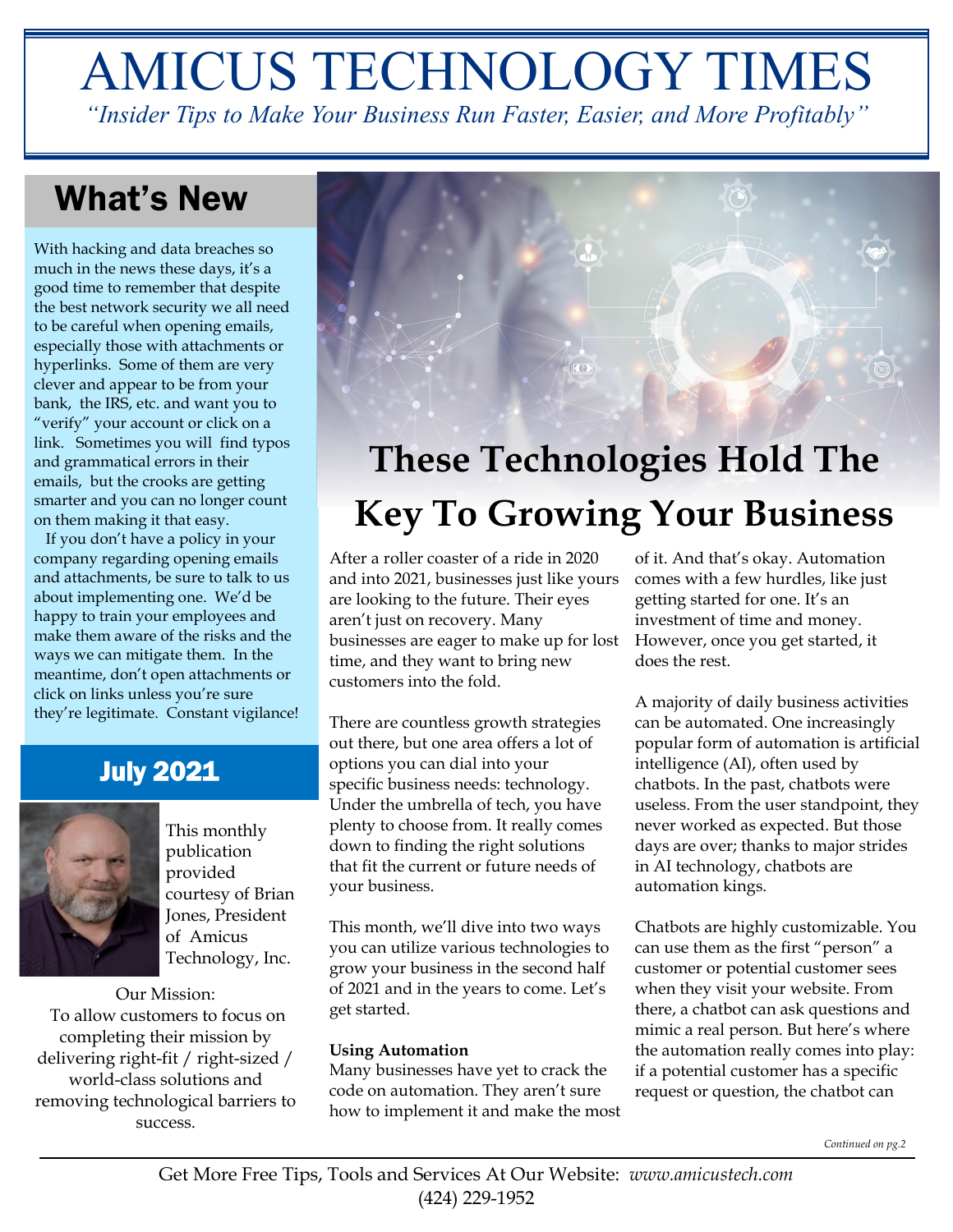#### Amicus Technology Times July 2021

*Continued from pg.1*

instantly direct them to the person within your company who can help. It saves a lot of time.

Automation is also useful when it comes to collecting data. Now, you can rely on numerous apps to collect different types of data and have it all sent to one place. For instance, you should have forms on your website where people can input data, such as their name and e-mail (and other similar data you may be interested in). You lock free content (such as special reports, books, videos, demos, offers, etc.) behind a "data wall." Once a potential customer gives you what you want, they get access and you have a lead.

#### **Investing In IT Security**

Many businesses went through huge changes last year. One common change was the shift to remote or hybrid work models. In the process, these businesses had to figure out a lot of things on the fly, from how to get their employees up and running to making sure their data was secure.

Unfortunately, many businesses, particularly small and medium-size businesses, struggled to balance getting their employees up and running and staying secure, due to a lack of resources, support or know-how. They ended up having to focus on one or the other – data security often got left in

**"There are countless growth strategies out there, but one area offers a lot of options you can dial into your specific business needs: technology."**

the dust. And in the mix of it all, growth completely fell off their radar.

We're going into Q3 2021, but many businesses still lag behind when it comes to their IT needs. Not investing in network security, and an overall IT security strategy, has the potential to hold your business back and prevent the growth you're looking for. Not only is your data at risk from both internal (hardware failure, data loss, etc.) and external (data breaches, cybercriminals, etc.), but there are also other issues to be aware of.

Here are a few questions to consider:

- Do your employees have strong endpoint security? (Are their devices and network connections secure?)
- Are they trained in IT security protocols? (Do you have protocols in place?)
- Are your network and IT needs scalable? (Do they allow for growth or are they static?)

These questions are a starting point. If you aren't happy with the answers, it's time to fill the gaps and give your business the advantage it needs for the future.

#### **Getting Started**

If technology still eludes you, you want to jump into the cloud or automate parts of your business, or you need to boost your data security, your best next step is to partner with a managed services provider (MSP) or a firm that specializes in IT solutions. You never have to do any of these things on your own – especially if you have questions or aren't sure how to get started. This is the kind of partnership that can put your business on the path to hitting your growth goals and set you up for tech success!

### **Free Cyber Security Audit Will Reveal Where Your Computer Network Is Exposed And How To Protect Your Company Now**



At no cost or obligation, our highly skilled team of IT pros will come to your office and conduct a comprehensive cyber security audit to uncover loopholes in your company's IT security.

After the audit is done, we'll prepare a customized "Report Of Findings" that will reveal specific vulnerabilities and provide a Prioritized Action Plan for getting these security problems addressed fast. This report and action plan should be a real eye-opener for you, since almost all of the businesses we've done this for discover they are completely exposed to various threats in a number of areas.

> **To get started and claim your free assessment now, call our office at 310-670-4962.**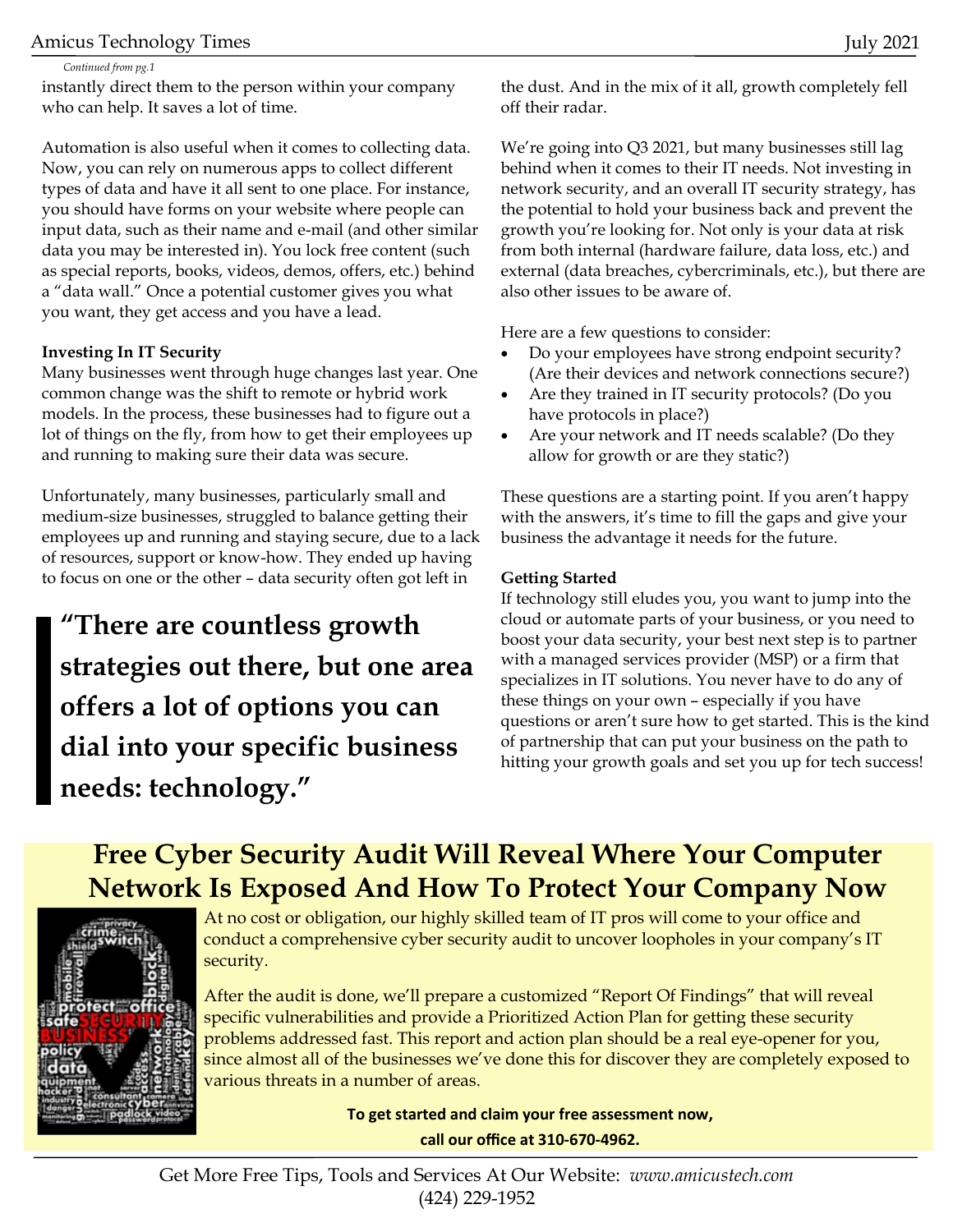### **Shiny New Gadget Of The Month:**



### **Your Car Companion: FIXD**

When you're driving, there's one thing you hope to never see: the Check Engine light. This symbol often means that something is wrong, but it's rarely clear what that is. Well, here's a little help: FIXD!

FIXD is a small device that connects to your car's onboard diagnostic (OBD) port. Every car built after 1996 has this port – it's what mechanics use to diagnose vehicle issues when a dashboard light comes on. You can use it too, so you won't have to rely on a mechanic to tell you what's "wrong" with your car. FIXD wirelessly connects to your smartphone and tells you directly. Then, you can decide what to do!

Say goodbye to the mysterious Check Engine light and say hello to FIXD. Learn more at **bit.ly/3alSXwy**.

## **Mastering Authentic Leadership**

When I think of the old definition of leadership, I think of corporate CEOs pretending they don't have weaknesses. Instead of using more productive leadership habits, they're focused on fixing, managing and controlling perceptions to get what they want (the same way a drug addict fixes, manages and controls perception to get the next hit).

Great leaders in the future will lead in a fundamentally different way. The only people who have been systematically trained in the new, authentical model of leadership are recovering drug addicts. This is probably not the first time you've heard about leadership, and you may be familiar with my story and stories like it. And we have all been impacted by addiction in one way or another. As a recovering addict, I've been there. But I've also been in leadership positions.

We have a saying in recovery: "A head full of recovery will screw up your using." Once you know something, you can't unknow it. It's all about "screwing up" your perception of leadership. But first you have to understand your addiction – that thing you do over and over again despite the negative consequences.

There are three behaviors addicts exhibit:

- **1. Saying yes to something you should say no to (getting high)**
- **2. Hiding your weakness ("I never talked about how much I was struggling")**
- **3. Avoiding difficult conversations (such as interventions and getting clean, thus preventing solutions)**

As a professional, you waste 500 hours every year doing these three things. It's possible you are an addict and all you have to do is accept the



possibility that you are an addict. When you realize this, you can begin to say no instead of yes. When you do, things will start to change – that isn't to say it's easy.

You can tell a leader to just stop overcommitting, stop being inauthentic or to stop working at 5:00 p.m., but these things are scary – and we aren't addressing the real problem: addiction. Leaders are addicted to their "mask" – that thing they hide behind as they exhibit those behaviors.

What can you do about this? I had a 12-step process to address my addiction, but it boiled down to three things:

- **1. Practice rigorous authenticity.**
- **2. Surrender the outcome.**
- **3. Do uncomfortable work.**

You learn to lead in a fundamentally different way. Addicts have exclusive access to these kinds of principles. So, I'm sharing these same ideas with you, to help you know you can get clean and change the way you lead.

**P.S.** Be sure to check out the accompanying Petra Coach webinar at **PetraCoach.com/ mastering-authentic-leadership-withmichael-brody-waite.**



*Michael Brody-Waite is a recovered drug addict who has since become a three-time CEO and TEDx speaker (with over 2.2 million views). He's held a leadership role at a Fortune 50 company, he's the founder of an Inc. 500 company, he's led a nonprofit and he's the author of* Great Leaders Lead Like Drug Addicts: Lead Like Your Life Depends On It.

### Referral Campaign—Don't Miss Out!

Between now and August 31, 2021 we're offering a \$1,000 referral bonus to you or your favorite charity when someone you refer to us signs a minimum 12-month managed service contract! Know anyone who might benefit from our unique combination of managed services and personal IT support? If so, send us their contact information—and copy us on a simple email introduction. That's all it takes! (*[bajones@amicustech.com](mailto:bajones@amicustech.com?subject=I%20hav%20a%20referral%20for%20you!)*) 310-670-4962